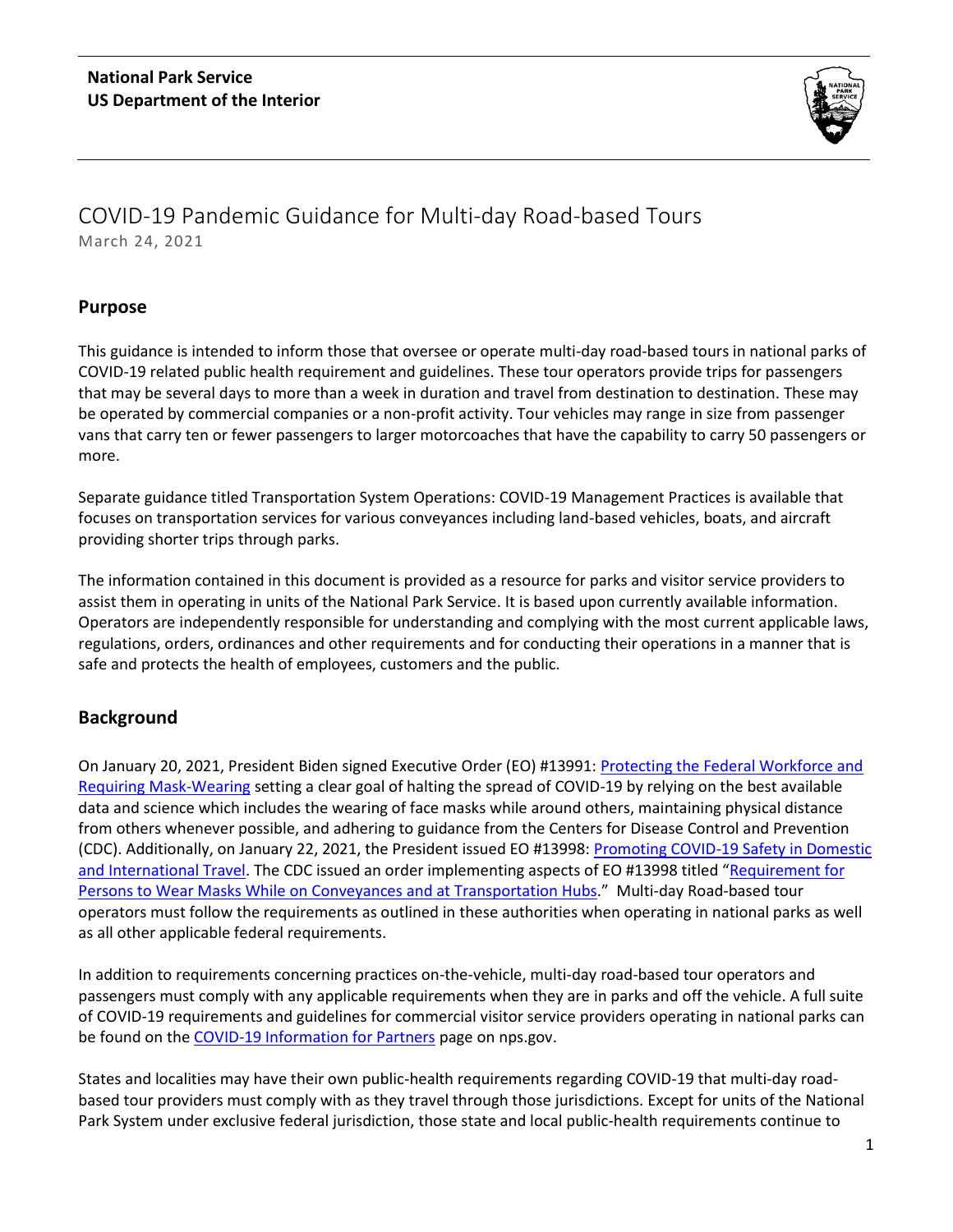apply to multi-day road-based tour providers when they enter a park unit unless the park superintendent has adopted and implemented more stringent requirements based on application of the NPS's Risk Assessment Tool. All such more-stringent park-specific requirements will be memorialized in administrative orders issued by the superintendent under 36 C.F.R. § 1.5 and will be posted on the park's website.

At their discretion, operators may implement their own requirements based upon industry standards or company policy that exceed these requirements and guidelines.

# **Multi-day Road-based tour COVID-19 Management Practices**

The following outlines COVID-19-related management practices applicable to multi-day road-based tours during the time they are operating in NPS-administered park areas. It identifies those that are federal requirements, CDC [guidelines for travel during COVID-19](https://www.cdc.gov/coronavirus/2019-ncov/travelers/travel-during-covid19.html) and other practices to prevent COVID-19. States and localities may have additional requirements. Transportation system operators may also consult the guidelines prepared by transportation and tour industry organizations.

According to the NPS Office of Public Health, multi-day road-based tours have characteristics that could present particular COVID-19 risks for parks. Passengers are traveling in enclosed vehicles, in larger groups, in relatively close contact potentially without physical distancing, for an extended period of time, and from location to location. As a result, they may have higher potential to acquire illness and spread it among themselves than in other types of commercial visitor services. Conversely, since they travel as a cohesive group there are mitigations that could be applied that would not be available for other services such as screening and testing, that could potentially help mitigate some of these risks.

#### Face Masks

[EO #13998](https://www.whitehouse.gov/briefing-room/presidential-actions/2021/01/21/executive-order-promoting-covid-19-safety-in-domestic-and-international-travel/) and the supplemental [CDC order](https://www.cdc.gov/quarantine/masks/mask-travel-guidance.html) requires face masks to be worn by all travelers while on conveyances which includes passengers, guides and personnel operating multi-day road-based tour vehicles. People must wear masks that completely cover both the mouth and nose while awaiting, boarding, disembarking, or traveling. Furthermore, in accordance with federal requirements outlined in Executive Order No. 13991: Protecting the [Federal Workforce and Requiring Mask-Wearing,](https://gcc02.safelinks.protection.outlook.com/?url=https%3A%2F%2Fwww.whitehouse.gov%2Fbriefing-room%2Fpresidential-actions%2F2021%2F01%2F20%2Fexecutive-order-protecting-the-federal-workforce-and-requiring-mask-wearing%2F&data=04%7C01%7CRick_Kendall%40nps.gov%7C2fbb55eda25f4df36d2908d8c7ac59af%7C0693b5ba4b184d7b9341f32f400a5494%7C0%7C0%7C637478891426201247%7CUnknown%7CTWFpbGZsb3d8eyJWIjoiMC4wLjAwMDAiLCJQIjoiV2luMzIiLCJBTiI6Ik1haWwiLCJXVCI6Mn0%3D%7C1000&sdata=cDckAgyv1t1VnsFgK4iPejckou3Dn3CMM9bLAkRQoXg%3D&reserved=0) masks must be worn in federal buildings and on federal lands when physical distancing can't be maintained. This requirement applies to individuals on multi-day road-based tours when they are in the park and step off the tour vehicle (see Mask-Wearing for NPS Commercial Visitor [Service Providers and Partners\)](https://www.nps.gov/subjects/partnerships/upload/Mask-Wearing-for-Partners-03-02-21-FINAL.pdf).

Multi-day road-based tour operators must use best efforts to ensure that all passengers wear a mask to meet the CDC order. These road-based tour operators must:

- Notify people in advance of the tour of the requirement to make sure they are aware of the requirement to wear a mask;
- Board only people who wear masks;
- Instruct people on the tour that wearing a mask is a requirement of federal law and that not complying with the requirement is a violation of federal law;
- Provide a supply of masks on-board for use by those on the tour if requested;
- Monitor the vehicle for any person who is not wearing a mask and seek compliance from such a person;
- At the earliest safe opportunity, require any person who refuses to comply to leave the tour.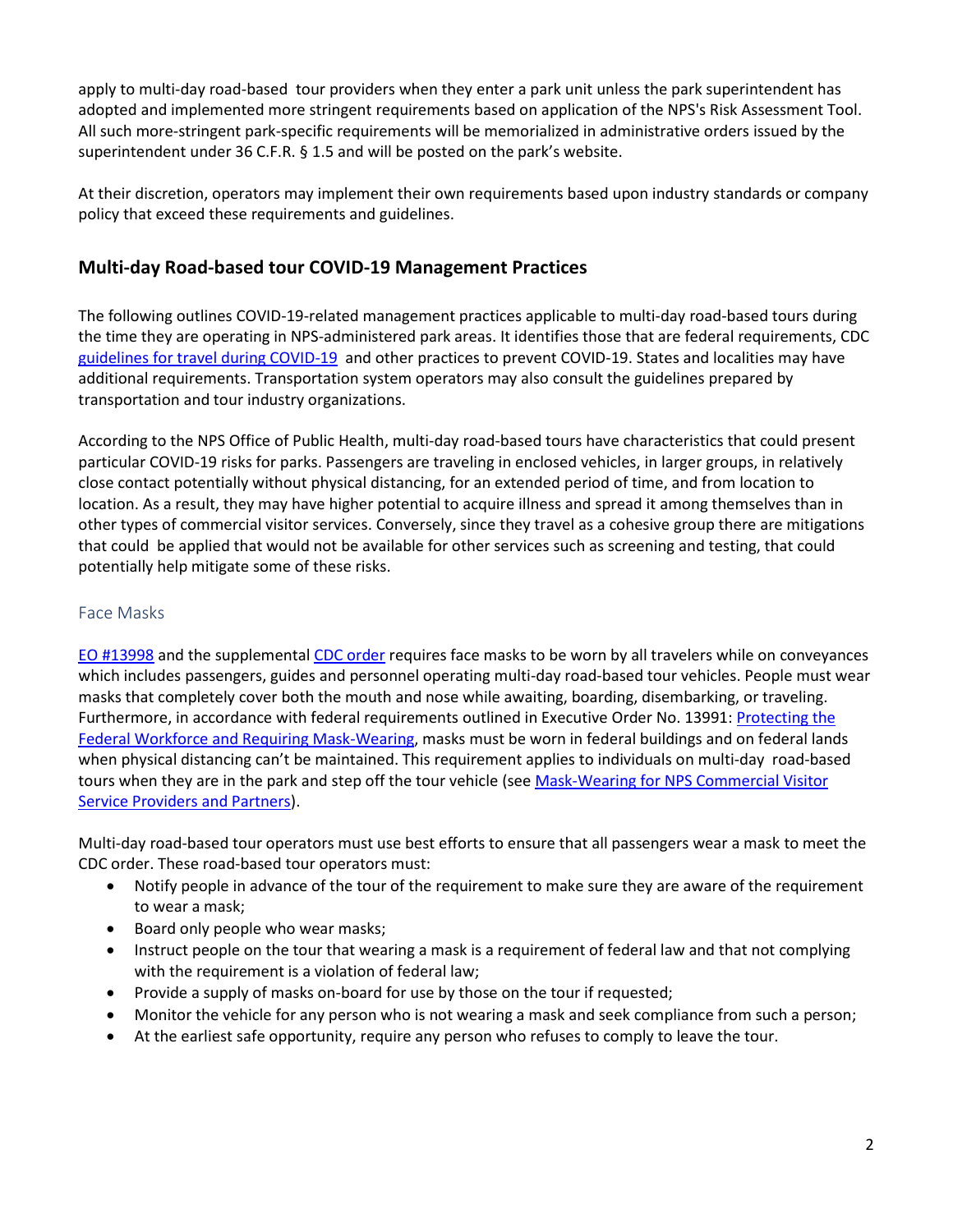People are not required to wear a mask under the following circumstances:

- While eating, drinking, or taking medication for brief periods of time and while maintaining at least six feet of distance from others;
- While communicating, for brief periods of time and while maintaining at least six feet of distance from others, with a person who is hearing impaired when the ability to see the mouth is essential for communication;
- If unconscious, incapacitated, unable to be awakened, or otherwise unable to remove the mask without assistance;
- When necessary to temporarily remove the mask to verify one's identity.

The following categories of people are exempt from the requirement to wear a mask:

- A child under the age of 2 years;
- A person for whom wearing a mask would create a risk to workplace health, safety, or job duty as determined by the relevant workplace safety guidelines or federal regulations.

The NPS recognizes some visitors may have health-related reasons for not wearing masks. Although the NPS is not authorized to exempt individuals from wearing masks due to disabilities or other medical conditions, NPS staff, volunteers, and concessioners should work with those individuals to provide alternative means of accessing facilities, activities, and services when possible. More information on mask requirements and visitors with disabilities is under development and will be shared when it becomes available*.* 

Wearing a mask throughout the trip when on the vehicle in accordance with federal requirements can help prevent travelers from acquiring disease and potentially transmitting it to others when they enter the park. While the NPS has no jurisdictional authority when multi-day road-based tours are outside the park, the NPS assumes tour operators will comply with the federal requirement throughout the trip. Additionally, adopting a policy for passengers to wear masks when off the vehicle in jurisdictions that may not have a mask requirement is a COVID-19 preventive measure that may be adopted by a multi-day road-based tour operator to help stop the spread of COVID-19.

### Physical Distancing, Occupancy and Group Size

CDC's [guidelines on protecting yourself when using transportation](https://www.cdc.gov/coronavirus/2019-ncov/daily-life-coping/using-transportation.html#:~:text=Practice%20physical%20distancing.,-When%20possible%2C%20consider&text=It%20may%20not%20be%20possible,before%20and%20after%20providing%20assistanc) identify physical distancing as a key defense in the spread of COVID-19. The CDC recommends maintaining a distance of at least six feet (about two arms' length) from other people, where possible. Tour operators are encouraged to employ this CDC guidance as a COVID-19 prevention measure. They may do this by limiting the number of passengers per vehicle and providing empty rows and seats between families and individual passengers traveling together.

Given the length of trip and the potential for interaction between individuals on the vehicle while touring together, some tour operators may determine that the practice of physical distancing on the vehicle might not be practical. They may determine to use other COVID-19 prevention measures to help protect passengers and help provide assurance to parks on the health of their passengers such as providing enhanced vehicle ventilation systems, screening, testing and/or vaccination.

Multi-day road-based tours can often present a challenge because they may carry a larger number of people who, when discharging at a location, can contribute to congestion and difficulty in maintaining the CDC-recommended six-foot physical distancing. The NPS is developing occupancy standards that will apply to tour passengers when they step off the vehicle. Additionally, multi-day road-based commercial tour operators should consider the following COVID-19 prevention measures:

• Avoiding crowded park locations and times of day;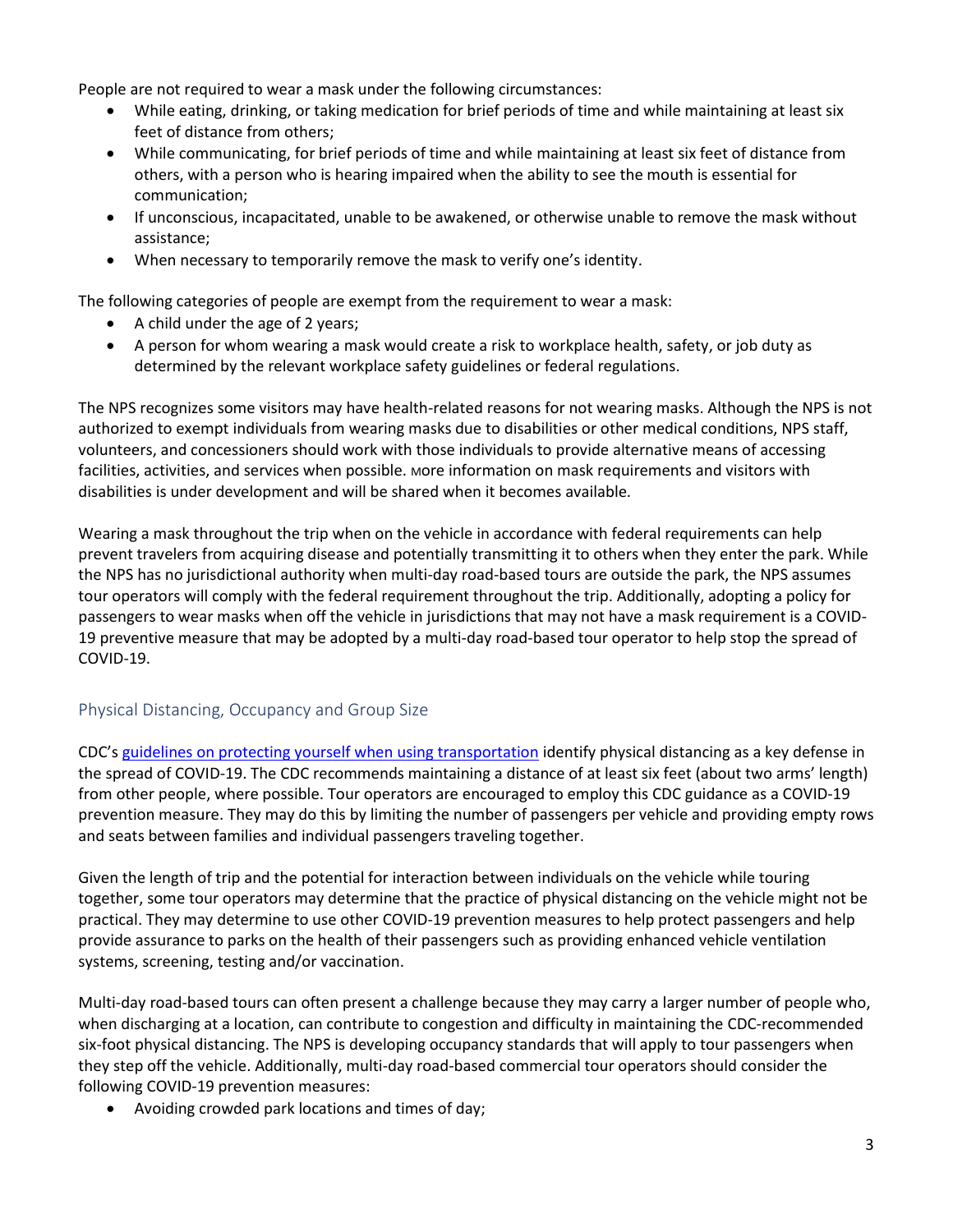- Skipping stops that already appear too congested;
- Asking tour passengers to discharge in smaller groups to assist the park in meeting its physical distancing goal;
- Asking passengers to use onboard vehicle restrooms rather than park restrooms (which can often be congestion points);
- Staying in a group when off the bus and seeking to stay distanced from other visitors. This may include arranging in advance with in-park services such as restaurants and lodging to avoid congestion and to keep the multi-day road-based tour group together.

Note that, some states and localities may have standards such as those for vehicle occupancy and group size which may be appliable or adopted by the park through an administrative order. Additionally, when determined necessary to protect public health, the park superintendent may administratively order other actions intended to reduce congestion and maintain physical distancing such as limiting the number of buses that can enter the park and when and where they can stop.

### Vehicle Modifications

There are no federal requirements, but multi-day road-based tour companies should consider vehicle modifications/improvements as COVID-19 prevention measures such as the following:

- Improve conveyance ventilation systems.
- Install a clear, protective barrier (e.g. plexiglass) between the vehicle operator and the passengers.
- Provide "hand hygiene stations" at the vehicle door.

#### Vehicle Cleaning Requirements

Regular cleaning and disinfecting of vehicles is necessary to ensure the safety of visitors and vehicle operators. Multi-day road-based tour operators should abide by CDC cleaning and disinfecting guidelines as the minimum standard for cleaning including those fo[r Cleaning and Disinfecting Your Facility](https://www.cdc.gov/coronavirus/2019-ncov/community/disinfecting-building-facility.html) and [Cleaning and Disinfection for](https://www.cdc.gov/coronavirus/2019-ncov/community/organizations/disinfecting-transport-vehicles.html)  [Non-emergency Transport Vehicles.](https://www.cdc.gov/coronavirus/2019-ncov/community/organizations/disinfecting-transport-vehicles.html) If there is a known or suspected case of a passenger or operator with COVID-19, immediately remove the vehicle from operation and follow the CDC guidelines for cleaning. Multi-day road-based tour operators should also consider establishing and using a vetting and selection process to confirm that the vehicle provider's cleaning and sanitizing standards are known and implemented and implementing a rigorous cleaning regime during the tour with particular emphasis on bathrooms and frequently touched surfaces.

### Quarantine, Screening and Testing and Vaccination

Multi-day road-based tour operators should establish procedures for the tour to isolate tour guides and passengers if someone exhibits [symptoms of illness consistent with COVID-19,](https://www.cdc.gov/coronavirus/2019-ncov/symptoms-testing/symptoms.html) and quarantine those that came in contact with the individual in accordance with [NPS guidelines](https://inside.nps.gov/coronavirus/nps-coronavirus-response-covid-19-faqs#illness) an[d CDC guidelines.](https://www.cdc.gov/coronavirus/2019-ncov/if-you-are-sick/steps-when-sick.html)

In order to help maintain the health of the tour group, multi-day road-based tour operators may establish additional screening, testing and vaccination COVID-19 prevention practices. These may include the following:

- Require passengers to quarantine before the trip.
- Require passengers to obtain a negative viral test one to three days before the trip per CDC guidelines for [travel during COVID-19](https://www.cdc.gov/coronavirus/2019-ncov/travelers/travel-during-covid19.html) require the driver, tour guide and passengers obtain a negative COVID-19 test shortly before the tour.
- Require the driver, tour guide and passengers to self-screen for symptoms daily.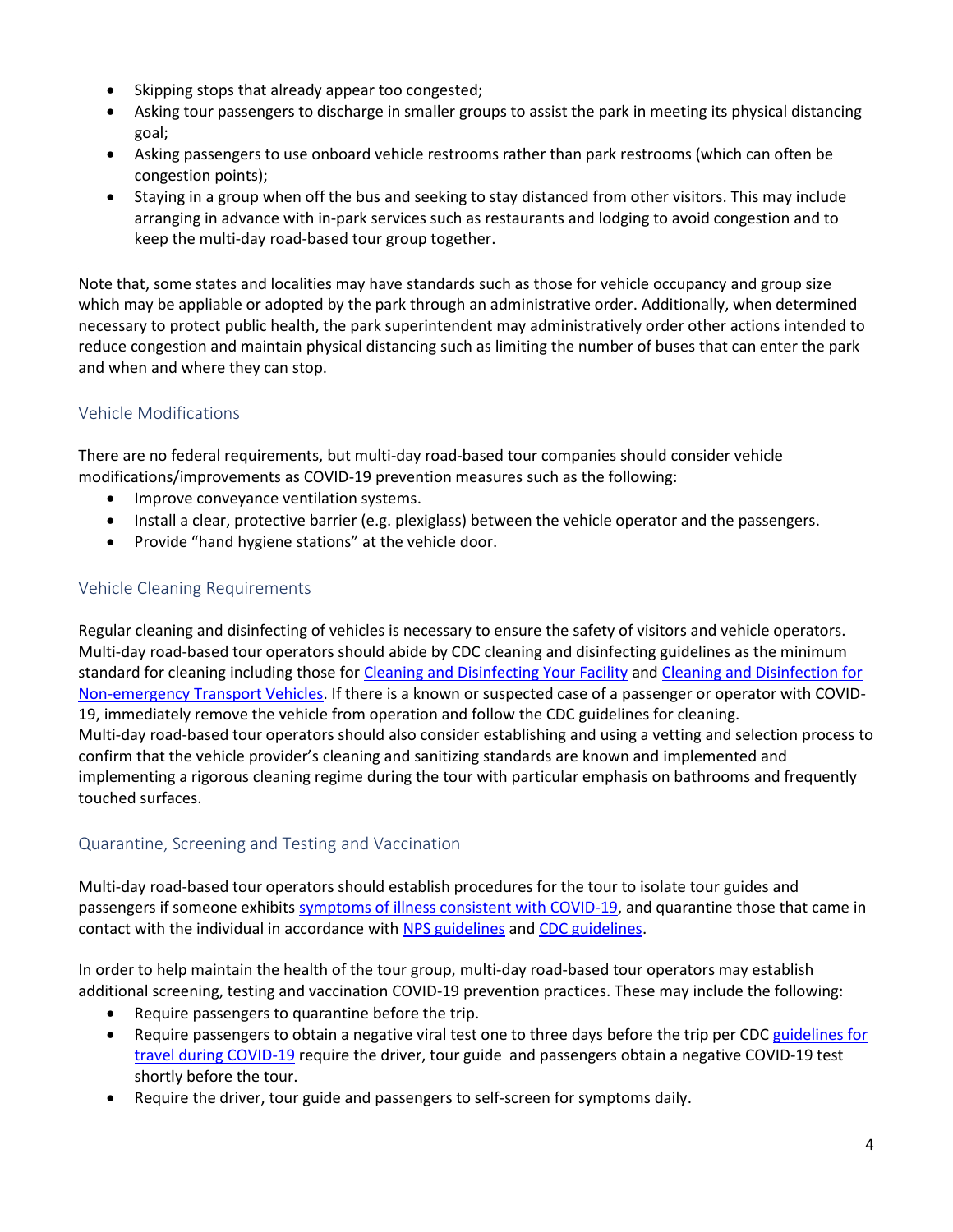- Conduct COVID-19 testing for the driver, tour guide and passengers periodically during the trip; maintain health records available for public health officials if requested; maintain records in accordance with applicable laws.
- Schedule trips with driver, tour guide and passengers that have been vaccinated.

# Reporting and Contact Tracing and Investigation

The park's ability to quickly track known and suspected COVID-19 cases is critical to maintaining the health of NPS employees, partner personnel and visitors. The potential to quickly trace and investigate possible disease could prevent transmission within the park community and help avoid overwhelming local health facilities. Multi-day road-based tour operators should:

- Maintain a complete and accurate passenger manifest with contact information for each person.
- Maintain screening, testing or other health records collected during the tour available for public health officials if requested.
- Maintain a detailed itinerary including in-park stops.
- Maintain this information after the trip to facilitate the need for any post tour outreach.
- Develop procedures for and immediately upon becoming aware, report any known or suspected COVID-19 illness to the park point of contact (e.g., concession specialist or commercial use authorization (CUA) manager, park manger, park public health consultant) and the local health authorities.

### Training, Communications and Management

Due to significant operational changes to prevent COVID-19 that might be present on a tour, multi-day road-based tour training, communications and management are critical. Multi-day road-based tour operators should:

- Establish and implement training programs for drivers and tour guides on the road-based tour on COVID-19 management plan and practices.
- Provide clear guidance to customers in advance on the potential risks of road-based tour travel, and public health practices that will be required during the tour through web sites, reservation systems email, confirmation materials and other pre-trip correspondence.
- Provide initial briefing and daily reminders to passengers of public health practices to be followed including wearing masks, physical distancing, and hygiene. Address specific park and other venue requirements.
- Provide signage on the vehicle in multiple languages with illustrations outlining public health practices to be followed.
- Use a check list or other management controls to track compliance with all in-trip critical prevention measures.

# **Developing a COVID-19 Management Plan**

The NPS is actively fostering the President's plan to stop the spread of the COVID-19 pandemic while providing access to visitors including those coming on multi-day road-based tours. Operators should develop a COVID-19 management plan that applies appropriate COVID-19 management practices including, at minimum, those necessary to meet all applicable requirements including any applicable state and local requirements and any adopted by the park though administrative orders. Additionally, operators since operators must comply with local and state requirements in the jurisdictions they are traveling through they need to contact these health jurisdictions to understand physical distancing and occupancy limits, emergency medical resources and other applicable specific jurisdiction operating procedures and build those needs into their plan. Finally, operators are encouraged to implement additional COVID-19 prevention measures which may include those outlined in this